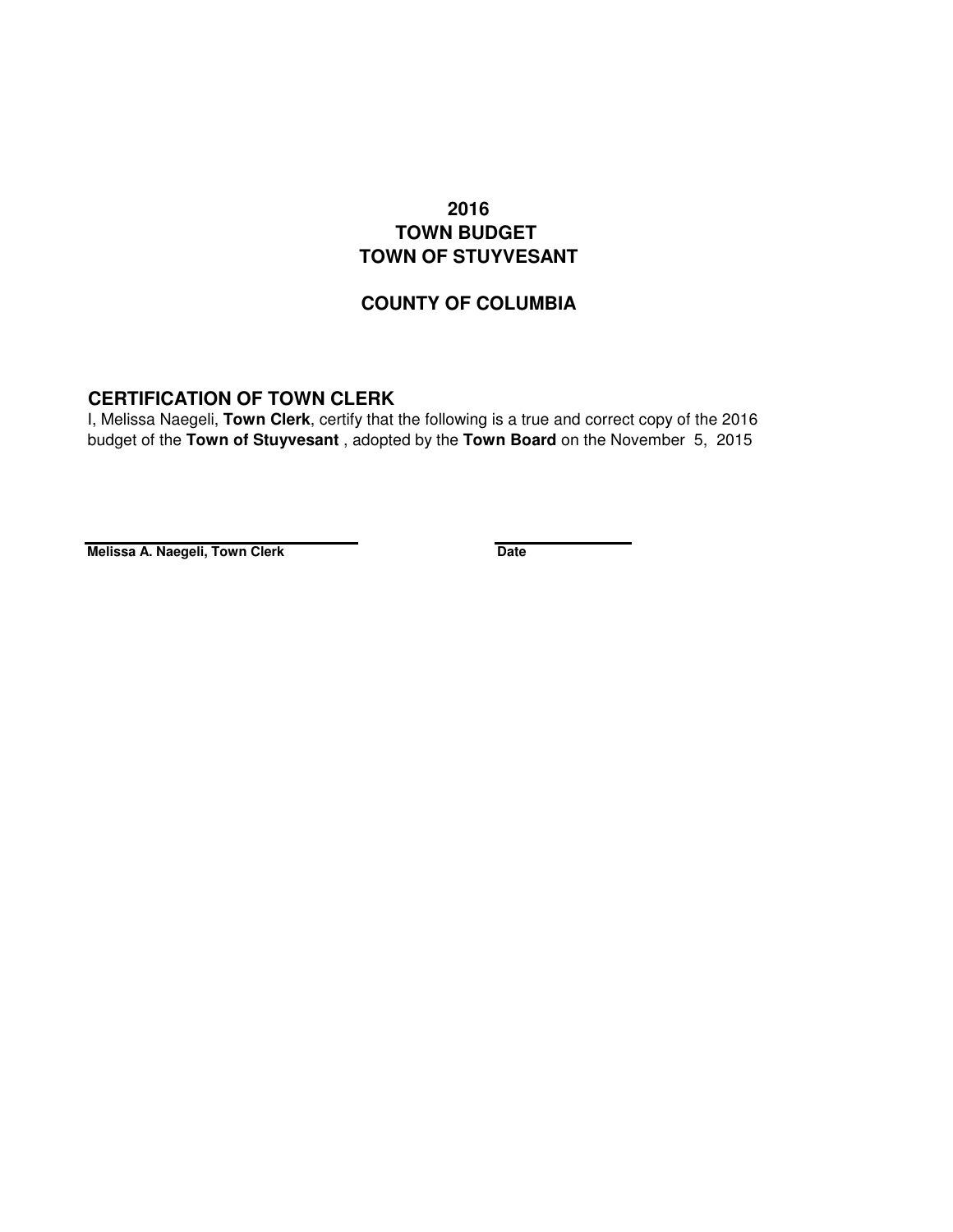|           | <b>TOWN OF STUYVESANT</b> |                       |                                       |                              |                               |
|-----------|---------------------------|-----------------------|---------------------------------------|------------------------------|-------------------------------|
|           |                           |                       |                                       |                              | 2016                          |
|           |                           |                       |                                       | <b>APPROPRIATED</b>          | <b>TAXES</b>                  |
|           |                           | <b>Appropriations</b> | <b>REVENUES</b>                       | <b>FUND BALANCE</b>          |                               |
| A         | <b>GENERAL</b>            | 468,221.00            | 267,925.00<br>$\frac{1}{2}$           | 40,000.00                    | 160,296.00                    |
|           |                           |                       |                                       |                              |                               |
| <b>DA</b> | <b>HIGHWAY</b>            | 485,885.00            | 227,000.00                            | 20,000.00                    | 238,885.00                    |
|           |                           |                       |                                       |                              |                               |
|           | <b>TOTAL TOWN</b>         | 954,106.00<br>\$      | 494,925.00<br>$\overline{\mathbf{s}}$ | 60,000.00<br>$\overline{\$}$ | 399,181.00                    |
|           |                           |                       |                                       |                              |                               |
|           |                           |                       |                                       |                              |                               |
|           | <b>LIGHTING DISTRICTS</b> |                       |                                       |                              |                               |
|           | <b>STUYVESANT</b>         | 10,500.00             |                                       |                              | 10,500.00                     |
|           | <b>STUYVESANT FALLS</b>   | 9,500.00              |                                       |                              | 9,500.00                      |
|           |                           |                       |                                       |                              |                               |
|           |                           |                       |                                       |                              | ٠                             |
|           | <b>FIRE DISTRICTS</b>     |                       |                                       |                              |                               |
|           |                           |                       |                                       |                              |                               |
|           | <b>STUYVESANT</b>         | 145,521.00            |                                       |                              | 145,521.00                    |
|           | <b>STUYVESANT FALLS</b>   | 63,667.00             |                                       |                              | 63,667.00                     |
|           |                           |                       |                                       |                              |                               |
|           |                           |                       |                                       |                              |                               |
|           | <b>LIBRARY DISTRICTS</b>  | 26,265.00             |                                       |                              |                               |
|           | <b>LIBRARY</b>            |                       |                                       |                              | 26,265.00                     |
|           |                           |                       |                                       |                              |                               |
|           |                           |                       |                                       |                              | ٠                             |
|           |                           |                       |                                       |                              |                               |
|           |                           |                       |                                       |                              |                               |
|           |                           |                       |                                       |                              |                               |
|           |                           |                       |                                       |                              |                               |
|           |                           |                       |                                       |                              |                               |
|           |                           |                       |                                       |                              |                               |
|           |                           |                       |                                       |                              |                               |
|           | <b>GRAND TOTAL</b>        | \$1,209,559.00        | $\overline{\mathbf{s}}$<br>494,925.00 | 60,000.00<br>$\overline{\$}$ | 654,634.00<br>$\overline{\$}$ |
|           |                           |                       |                                       |                              |                               |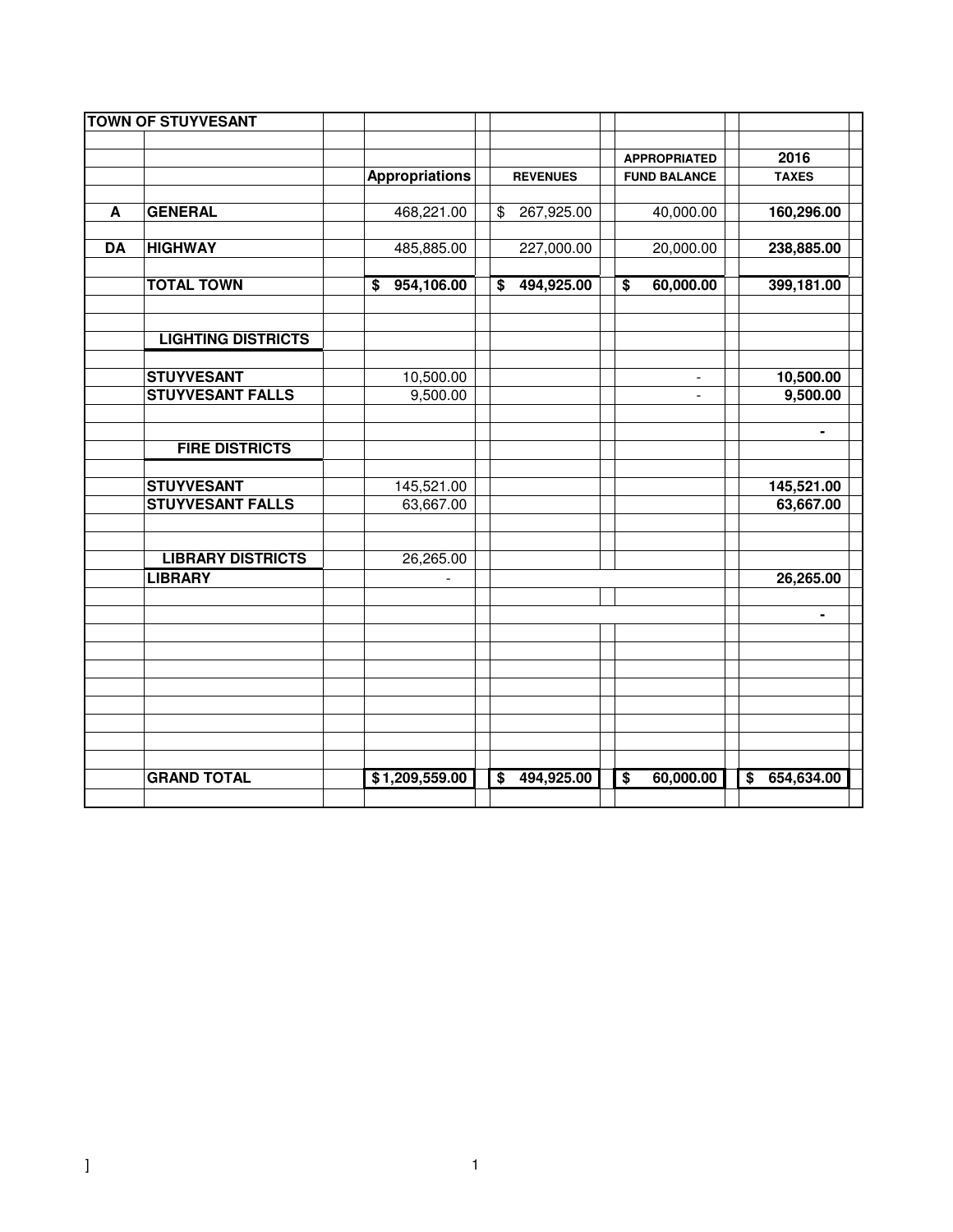| <b>TOWN OF STUYVESANT</b>    |         |               |               | <b>GENERAL FUND APPROPRIATIONS</b> |                    |                |
|------------------------------|---------|---------------|---------------|------------------------------------|--------------------|----------------|
|                              |         |               |               |                                    |                    |                |
|                              |         |               | <b>FINAL</b>  | <b>TENTATIVE</b>                   | <b>PRELIMINARY</b> | <b>ADOPTED</b> |
| <b>GENERAL GOV'T SUPPORT</b> |         | <b>ACTUAL</b> | <b>BUDGET</b> | <b>BUDGET</b>                      | <b>BUDGET</b>      | <b>BUDGET</b>  |
|                              |         | 2014          | 2015          | 2016                               | 2016               | 2016           |
| <b>TOWN BOARD</b>            |         |               |               |                                    |                    |                |
| <b>Personal Service</b>      | A1010.1 | 11,980.00     | 11,980.00     | 11,980.00                          | 11,980.00          | 11,980.00      |
| Contractual                  | A1010.4 | 84.00         | 1.000.00      | 500.00                             | 500.00             | 500.00         |
|                              |         |               |               |                                    |                    |                |
| <b>TOTAL</b>                 |         | 12,064.00     | 12,980.00     | 12,480.00                          | 12,480.00          | 12,480.00      |
|                              |         |               |               |                                    |                    |                |
| <b>TOWN JUSTICE</b>          |         |               |               |                                    |                    |                |
| <b>Personal Service</b>      | A1110.1 | 21,276.00     | 21,276.00     | 16,810.00                          | 16,810.00          | 16,810.00      |
| Personal Service - Clerk     | A1110.1 |               |               | 4,555.00                           | 4,555.00           | 4,555.00       |
| Contractual                  | A1110.4 | 6,517.00      | 6,404.00      | 5,875.00                           | 5,875.00           | 5,875.00       |
|                              |         |               |               |                                    |                    |                |
| <b>TOTAL</b>                 |         | 27,793.00     | 27,680.00     | 27,240.00                          | 27,240.00          | 27,240.00      |
| <b>SUPERVISOR</b>            |         |               |               |                                    |                    |                |
| <b>Personal Service</b>      | A1220.1 | 7,535.00      | 7,535.00      | 7,535.00                           | 7,535.00           | 7,535.00       |
| Contractual                  | A1220.4 | 411.00        | 1,500.00      | 2.000.00                           | 2,000.00           | 2,000.00       |
|                              |         |               |               |                                    |                    |                |
| <b>TOTAL</b>                 |         | 7,946.00      | 9,035.00      | 9,535.00                           | 9,535.00           | 9,535.00       |
|                              |         |               |               |                                    |                    |                |
| <b>BOOKKEEPER</b>            |         |               |               |                                    |                    |                |
| <b>Personal Service</b>      | A1320.1 |               | 2.750.00      |                                    |                    |                |
| Contractual                  | A1320.4 | 11,000.00     | 8.250.00      | 24,000.00                          | 24,000.00          | 24,000.00      |
| <b>TOTAL</b>                 |         |               |               | 24,000.00                          | 24,000.00          | 24,000.00      |
|                              |         | 11,000.00     | 11,000.00     |                                    |                    |                |
| <b>ASSESSORS</b>             |         |               |               |                                    |                    |                |
| Personal Service             | A1355.1 | 16,855.00     | 16,855.00     | 17,190.00                          | 17,190.00          | 17,190.00      |
| <b>Personal Service</b>      | A1355.1 | 3.060.00      | 3.060.00      | 3.120.00                           | 3.120.00           | 3.120.00       |
| Contractual                  | A1355.4 | 2,300.00      | 3,500.00      | 3,500.00                           | 3,000.00           | 3,000.00       |
|                              |         |               |               |                                    |                    |                |
| <b>TOTAL</b>                 |         | 22,215.00     | 23,415.00     | 23,810.00                          | 23,310.00          | 23,310.00      |
|                              |         |               |               |                                    |                    |                |
| <b>TOWN CLERK-COLLECTOR</b>  |         |               |               |                                    |                    |                |
| <b>Personal Service</b>      | A1410.1 | 23,183.00     | 23,183.00     | 23,183.00                          | 23,183.00          | 23,183.00      |
| Contractual                  | A1410.4 | 8,032.00      | 8,500.00      | 8,000.00                           | 8,000.00           | 8,000.00       |
| <b>TOTAL</b>                 |         | 31,215.00     | 31,683.00     | 31,183.00                          | 31,183.00          | 31,183.00      |
|                              |         |               |               |                                    |                    |                |
|                              |         |               |               |                                    |                    |                |
|                              |         |               |               |                                    |                    |                |
|                              |         |               |               |                                    |                    |                |
|                              |         |               |               |                                    |                    |                |
|                              |         |               |               |                                    |                    |                |
|                              |         |               |               |                                    |                    |                |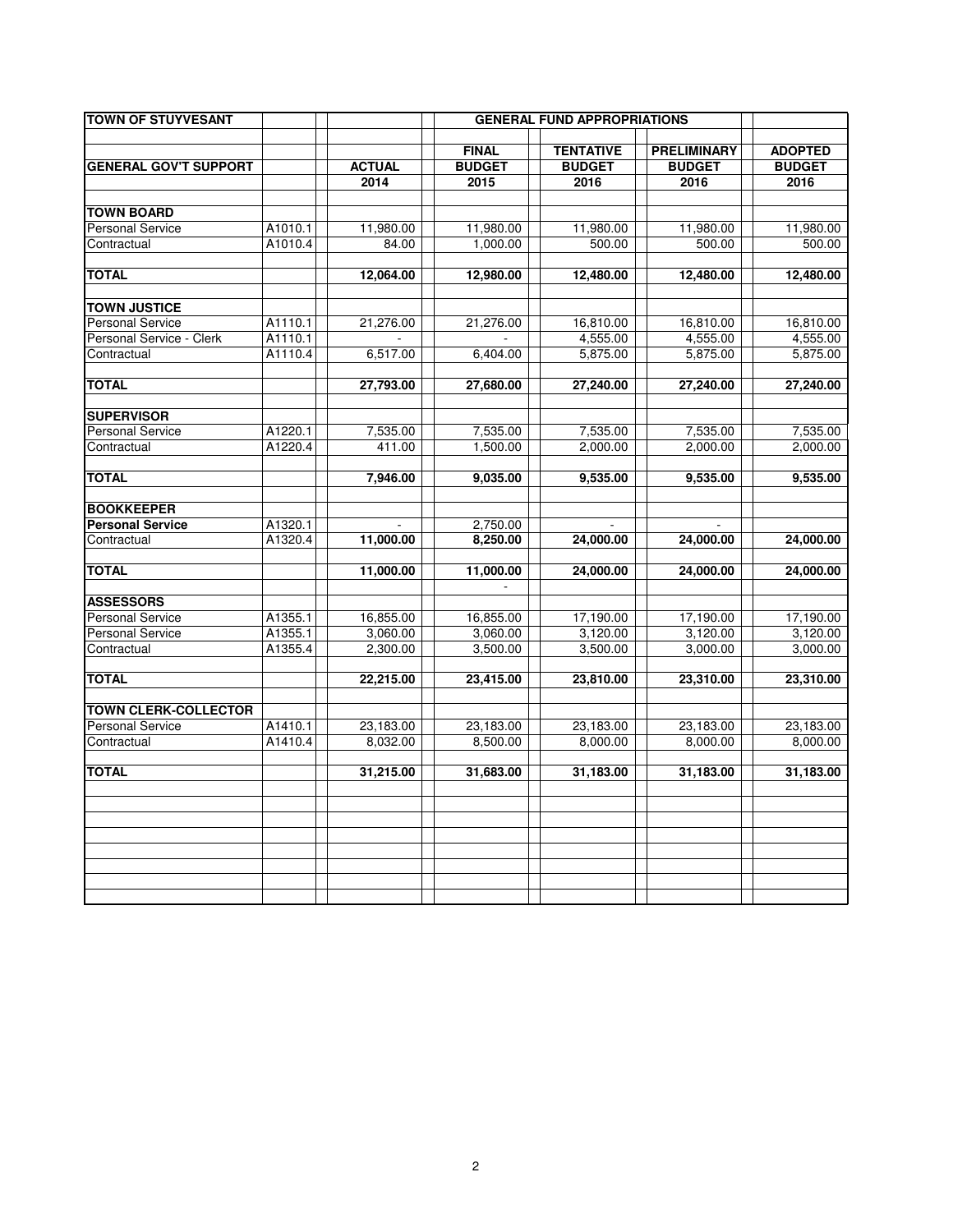| <b>TOWN OF STUYVESANT</b>   |         |                       |                                       | <b>GENERAL FUND APPROPRIATIONS</b>        |                                             |                                         |
|-----------------------------|---------|-----------------------|---------------------------------------|-------------------------------------------|---------------------------------------------|-----------------------------------------|
| <b>GENERAL GOVT SUPPORT</b> |         | <b>ACTUAL</b><br>2014 | <b>FINAL</b><br><b>BUDGET</b><br>2015 | <b>TENTATIVE</b><br><b>BUDGET</b><br>2016 | <b>PRELIMINARY</b><br><b>BUDGET</b><br>2016 | <b>ADOPTED</b><br><b>BUDGET</b><br>2016 |
| <b>ATTORNEY</b>             | A1420.4 | 8,813.00              | 26,000.00                             | 25,000.00                                 | 25,000.00                                   | 25,000.00                               |
| <b>ENGINEER</b>             | A1440.4 | 2,685.00              | 3,000.00                              | 3,000.00                                  | 3,000.00                                    | 3,000.00                                |
| <b>BUILDINGS</b>            |         |                       |                                       |                                           |                                             |                                         |
| <b>Personal Service</b>     | A1620.1 | 5,383.00              | 5,000.00                              | 2,000.00                                  | 2,000.00                                    | 2,000.00                                |
| Contractual                 | A1620.4 | 16,765.00             | 24,000.00                             | 24,000.00                                 | 22,000.00                                   | 22,000.00                               |
| <b>TOTAL</b>                |         | 22,148.00             | 29,000.00                             | 26,000.00                                 | 24,000.00                                   | 24,000.00                               |
| <b>SPECIAL ITEMS</b>        |         |                       |                                       |                                           |                                             |                                         |
| Unallocated Ins             | A1910.1 | 18,804.00             | 20,000.00                             | 20,000.00                                 | 20,000.00                                   | 20,000.00                               |
| <b>Municipal Dues</b>       | A1920.2 | 600.00                | 850.00                                | 850.00                                    | 850.00                                      | 850.00                                  |
| Contingent                  | A1990.4 |                       | 7,500.00                              | 7,500.00                                  | 7,500.00                                    | 7,500.00                                |
| <b>TOTAL</b>                |         | 19,404.00             | 28,350.00                             | 28,350.00                                 | 28,350.00                                   | 28,350.00                               |
| <b>TOTAL GENERAL GOVT</b>   |         | 165,283.00<br>\$      | 199,393.00<br>\$                      | 210,598.00<br>\$                          | \$<br>208,098.00                            | 208,098.00<br>\$                        |
| <b>PUBLIC SAFETY</b>        |         |                       |                                       |                                           |                                             |                                         |
| <b>TRAFFIC CONTROL</b>      |         |                       |                                       |                                           |                                             |                                         |
| Contractual                 | A3010.4 | 654.00                | 1.200.00                              | 1.200.00                                  | 1.200.00                                    | 1.200.00                                |
| <b>ANIMAL CONTROL</b>       |         |                       |                                       |                                           |                                             |                                         |
| <b>Personal Service</b>     | A3510.1 | 3,500.00              | 3,500.00                              | 3,500.00                                  | 3,500.00                                    | 3,500.00                                |
| Contractual                 | A3510.4 |                       | 3,000.00                              | 1,000.00                                  | 700.00                                      | 700.00                                  |
| <b>TOTAL</b>                |         | 3,500.00              | 6,500.00                              | 4,500.00                                  | 4,200.00                                    | 4,200.00                                |
| <b>CODE ENFORCEMENT</b>     |         |                       |                                       |                                           |                                             |                                         |
| <b>Personal Service</b>     | A3620.1 | 21,990.00             | 21,990.00                             | 22,429.00                                 | 22,429.00                                   | 22,429.00                               |
| Contractual                 | A3620.4 | 2,251.00              | 1,500.00                              | 2,000.00                                  | 1,800.00                                    | 1,800.00                                |
| <b>TOTAL</b>                |         | 24,241.00             | 23,490.00                             | 24,429.00                                 | 24,229.00                                   | 24,229.00                               |
| <b>TOTAL PUBLIC SAFETY</b>  |         | \$<br>28,395.00       | \$<br>31,190.00                       | \$<br>30,129.00                           | \$<br>29,629.00                             | \$<br>29,629.00                         |
|                             |         |                       |                                       |                                           |                                             |                                         |
|                             |         |                       |                                       |                                           |                                             |                                         |
|                             |         |                       |                                       |                                           |                                             |                                         |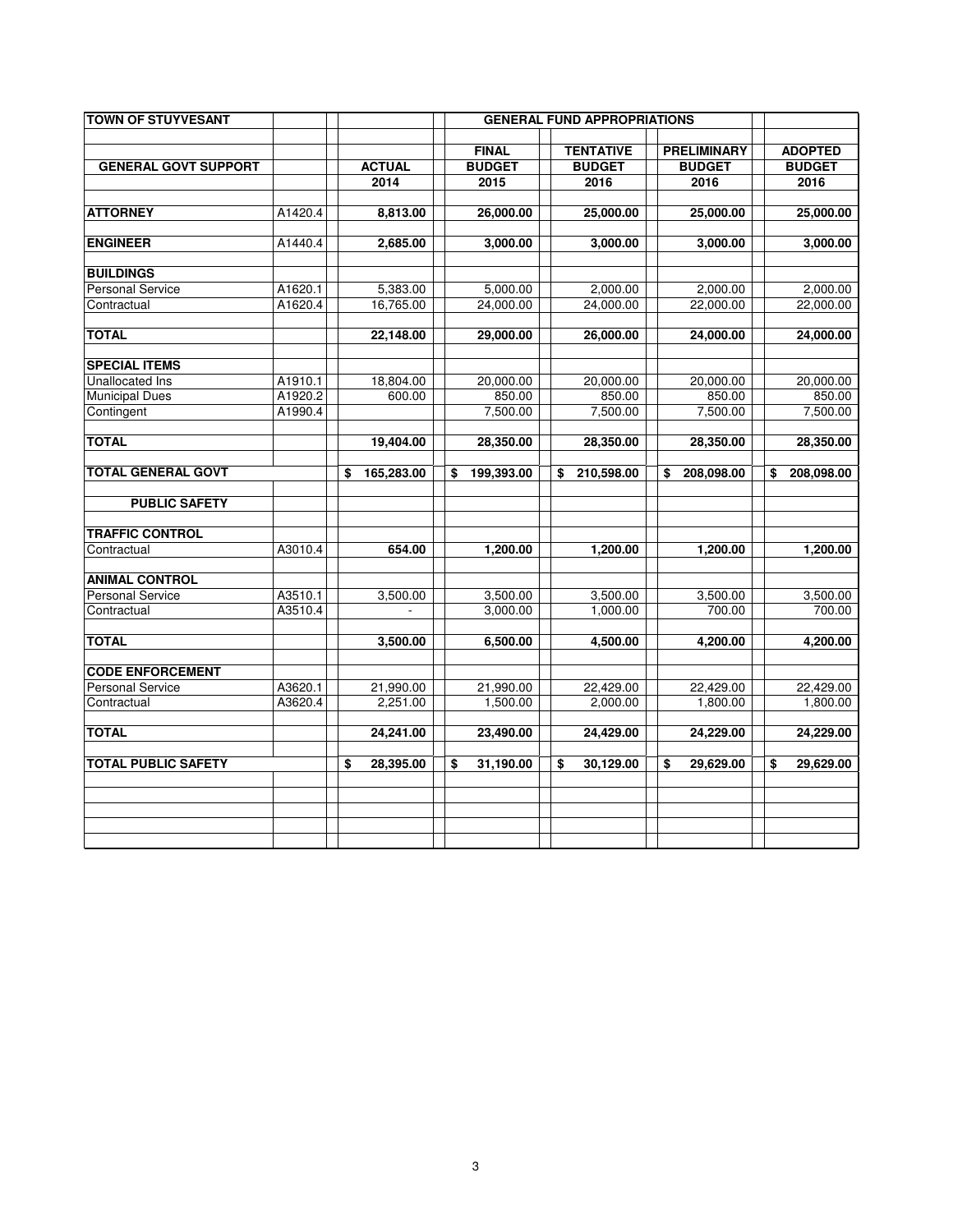| <b>TOWN OF STUYVESANT</b>           |         |                 |                 |                  |                    |                 |
|-------------------------------------|---------|-----------------|-----------------|------------------|--------------------|-----------------|
|                                     |         |                 |                 |                  |                    |                 |
|                                     |         |                 | <b>FINAL</b>    | <b>TENTATIVE</b> | <b>PRELIMINARY</b> | <b>ADOPTED</b>  |
|                                     |         | <b>ACTUAL</b>   | <b>BUDGET</b>   | <b>BUDGET</b>    | <b>BUDGET</b>      | <b>BUDGET</b>   |
|                                     |         | 2014            | 2015            | 2016             | 2016               | 2016            |
|                                     |         |                 |                 |                  |                    |                 |
|                                     |         |                 |                 |                  |                    |                 |
| <b>TRANSPORTATION</b>               |         |                 |                 |                  |                    |                 |
|                                     |         |                 |                 |                  |                    |                 |
| <b>HIGHWAY SUPT</b>                 |         |                 |                 |                  |                    |                 |
| <b>Personal Service</b>             | A5010.1 | 50,682.00       | 55,069.00       | 55,069.00        | 55,069.00          | 55,069.00       |
| Contractual                         | A5010.4 | 5,425.00        | 1,200.00        | 1,200.00         | 1,200.00           | 1,200.00        |
|                                     |         |                 |                 |                  |                    |                 |
| <b>TOTAL</b>                        |         | 56,107.00       | 56,269.00       | 56,269.00        | 56,269.00          | 56,269.00       |
| <b>GARAGE</b>                       |         |                 |                 |                  |                    |                 |
| Capital Expenditure                 | A5132.2 | 11,814.00       |                 |                  |                    |                 |
| Contractual                         | A5132.4 | ÷.              | 14,000.00       | 12,000.00        | 12,000.00          | 12,000.00       |
|                                     |         |                 |                 |                  |                    |                 |
| <b>TOTAL</b>                        |         | 11,814.00       | 14,000.00       | 12,000.00        | 12,000.00          | 12,000.00       |
|                                     |         |                 |                 |                  |                    |                 |
|                                     |         | $\blacksquare$  |                 |                  |                    |                 |
|                                     |         |                 |                 |                  |                    |                 |
| <b>TOTAL TRANSPORTATION</b>         |         | \$<br>67,921.00 | \$<br>70,269.00 | \$<br>68,269.00  | \$<br>68,269.00    | \$<br>68,269.00 |
|                                     |         |                 |                 |                  |                    |                 |
|                                     |         |                 |                 |                  |                    |                 |
|                                     |         |                 |                 |                  |                    |                 |
| <b>ECONOMIC ASSISTANCE</b>          |         |                 |                 |                  |                    |                 |
| <b>&amp; OPPORTUNITY</b>            |         |                 |                 |                  |                    |                 |
|                                     |         |                 |                 |                  |                    |                 |
|                                     |         |                 |                 |                  |                    |                 |
| <b>MEALS ON WHEELS</b>              | A6410.4 | $\blacksquare$  | 3,500.00        | 3,500.00         | 3,500.00           | 3,500.00        |
|                                     |         |                 |                 |                  |                    |                 |
| <b>VETERANS SERVICE</b>             | A6510.4 | 1,200.00        | 1,200.00        | 1,200.00         | 1,200.00           | 1,200.00        |
|                                     |         |                 |                 |                  |                    |                 |
| <b>AGED PROGRAMS</b>                | A6772.4 | 5,508.00        | 2,650.00        | 2,650.00         | 2,650.00           | 2,650.00        |
|                                     |         |                 |                 |                  |                    |                 |
|                                     |         |                 |                 |                  |                    |                 |
| <b>TOTAL ECONOMIC</b>               |         | \$<br>6,708.00  | \$<br>7,350.00  | \$<br>7,350.00   | \$<br>7,350.00     | \$<br>7,350.00  |
| <b>ASSISTANCE &amp; OPPORTUNITY</b> |         |                 |                 |                  |                    |                 |
|                                     |         |                 |                 |                  |                    |                 |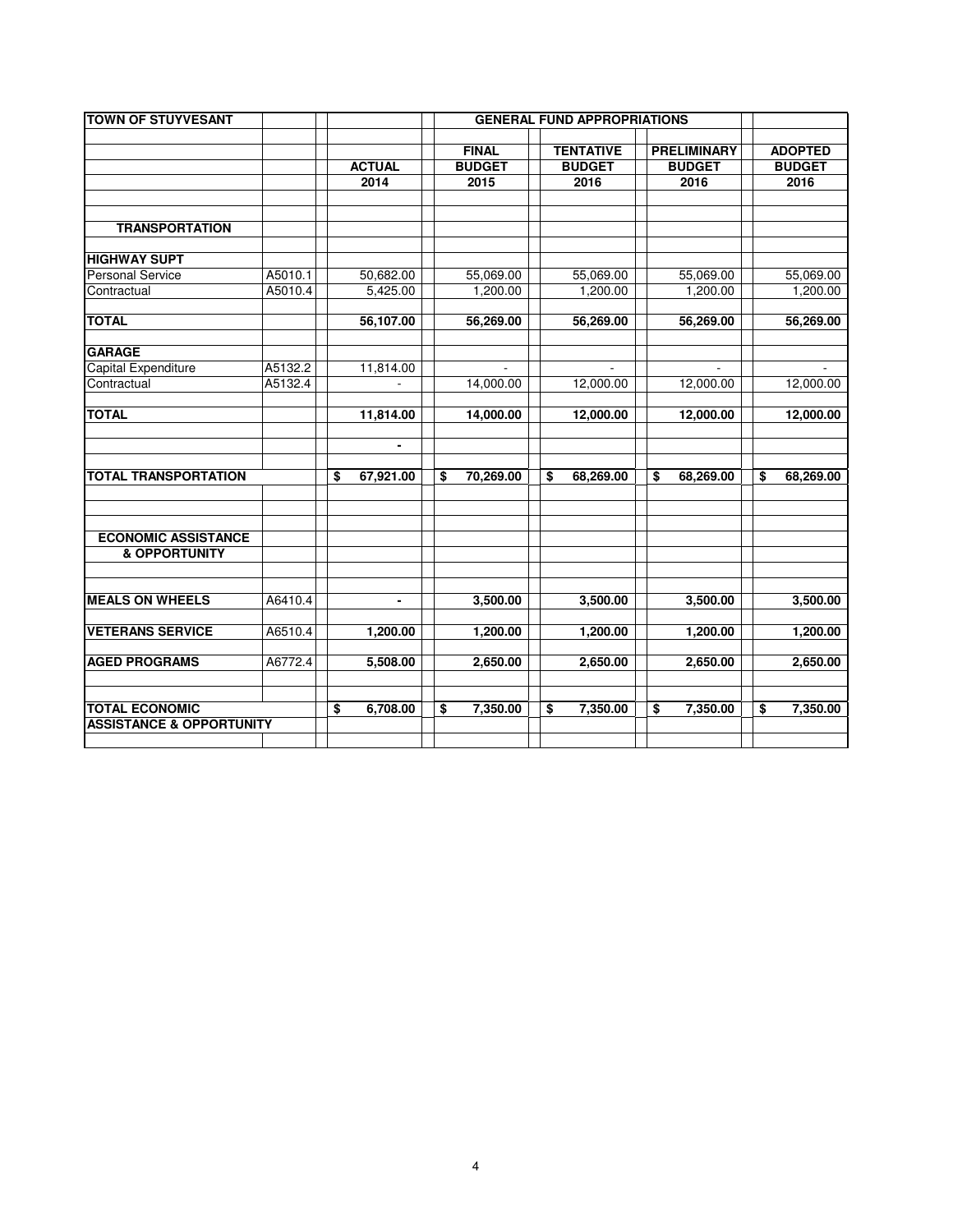| <b>TOWN OF STUYVESANT</b>               |                     |                       |                       | <b>GENERAL FUND APPROPRIATIONS</b> |                    |                       |
|-----------------------------------------|---------------------|-----------------------|-----------------------|------------------------------------|--------------------|-----------------------|
|                                         |                     |                       |                       |                                    |                    |                       |
|                                         |                     |                       | <b>FINAL</b>          | <b>TENTATIVE</b>                   | <b>PRELIMINARY</b> | <b>ADOPTED</b>        |
| <b>CULTURE &amp; RECREATION</b>         |                     | <b>ACTUAL</b><br>2014 | <b>BUDGET</b><br>2015 | <b>BUDGET</b>                      | <b>BUDGET</b>      | <b>BUDGET</b><br>2016 |
|                                         |                     |                       |                       | 2016                               | 2016               |                       |
| <b>PARKS</b>                            |                     |                       |                       |                                    |                    |                       |
| <b>Personal Service</b>                 | A7110.1             | 3,024.00              | 5,000.00              | 6,000.00                           | 6,000.00           | 6,000.00              |
| Contractual                             | A7110.4             | 3,081.00              | 3,000.00              | 3,000.00                           | 3,000.00           | 3,000.00              |
|                                         |                     |                       |                       |                                    |                    |                       |
| <b>TOTAL PARKS</b>                      |                     | 6,105.00              | 8,000.00              | 9,000.00                           | 9,000.00           | 9,000.00              |
| YOUTH PROGRAMS                          | A7310.4             | 2,125.00              |                       | 3,000.00                           | 3,000.00           | 3,000.00              |
|                                         |                     |                       | 4,000.00              |                                    |                    |                       |
| <b>HISTORIAN</b>                        | A7110.4             |                       | 500.00                | 500.00                             | 500.00             | 500.00                |
|                                         |                     |                       |                       |                                    |                    |                       |
| <b>CELEBRATIONS</b>                     | A7550.4             | 2,359.00              | 1,000.00              | 1,000.00                           | 2,000.00           | 2,000.00              |
| <b>TOTAL CULTURAL &amp; REC</b>         |                     | \$                    |                       |                                    | 14,500.00          |                       |
|                                         |                     | 10,589.00             | \$<br>13,500.00       | \$<br>13,500.00                    | \$                 | \$<br>14,500.00       |
|                                         |                     |                       |                       |                                    |                    |                       |
| <b>HOME &amp; COMM SERVICES</b>         |                     |                       |                       |                                    |                    |                       |
|                                         |                     |                       |                       |                                    |                    |                       |
| <b>ZONING</b>                           |                     |                       |                       |                                    |                    |                       |
| <b>Personal Service</b>                 | A8010.10            |                       |                       |                                    |                    |                       |
| Personal Service - Clerk                | A8010.11            | 2,705.00              | 1,500.00              | 2,500.00                           | 2,500.00           | 2,500.00              |
| Personal Service - Board<br>Contractual | A8010.12<br>A8010.4 | 1,098.00              | 3,100.00              | 3,100.00                           | 3,100.00           | 3,100.00<br>1,000.00  |
|                                         |                     |                       | 500.00                | 500.00                             | 1,000.00           |                       |
| <b>TOTAL</b>                            |                     | 3,803.00              | 5,100.00              | 6,100.00                           | 6,600.00           | 6,600.00              |
|                                         |                     |                       |                       |                                    |                    |                       |
| <b>PLANNING</b>                         |                     |                       |                       |                                    |                    |                       |
| Personal Service - Clerk                | A8020.11            | 3,270.00              | 1,500.00              | 2,500.00                           | 2,500.00           | 2,500.00              |
| Personal Service - Board                | A8020.12            |                       | 3,100.00              | 3,100.00                           | 3,000.00           | 3,000.00              |
| Contractual                             | A8020.40            | 2,506.00              | 2,000.00              | 1,000.00                           | 2,000.00           | 2,000.00              |
| <b>TOTAL</b>                            |                     | 5,776.00              | 6,600.00              | 6,600.00                           | 7,500.00           | 7,500.00              |
|                                         |                     |                       |                       |                                    |                    |                       |
| <b>REFUSE AND GARBAGE</b>               |                     |                       |                       |                                    |                    |                       |
| <b>Personal Service</b>                 | A8160.1             | 1,113.00              | 2,000.00              | 2,000.00                           | 2,200.00           | 2,200.00              |
| Contractual                             | A8160.4             | 5,499.00              | 4,000.00              | 4,000.00                           | 6,000.00           | 6,000.00              |
| <b>TOTAL</b>                            |                     | 6,612.00              | 6,000.00              | 6,000.00                           | 8,200.00           | 8,200.00              |
|                                         |                     |                       |                       |                                    |                    |                       |
| <b>CEMETERY</b>                         |                     |                       |                       |                                    |                    |                       |
| <b>Personal Service</b>                 | A8810.1             | 4,044.00              | 2,500.00              | 2,500.00                           | 2,500.00           | 2,500.00              |
| Contractual                             | A8810.4             | 158.00                | 900.00                | 500.00                             | 500.00             | 500.00                |
|                                         |                     |                       |                       |                                    |                    |                       |
| <b>TOTAL</b>                            |                     | 4,202.00              | 3,400.00              | 3,000.00                           | 3,000.00           | 3,000.00              |
| <b>TOTAL HOME AND</b>                   |                     |                       |                       |                                    |                    |                       |
| <b>COMMUNITY SERVICES</b>               |                     | \$<br>20,393.00       | \$<br>21,100.00       | \$<br>21,700.00                    | \$<br>25,300.00    | \$<br>25,300.00       |
|                                         |                     |                       |                       |                                    |                    |                       |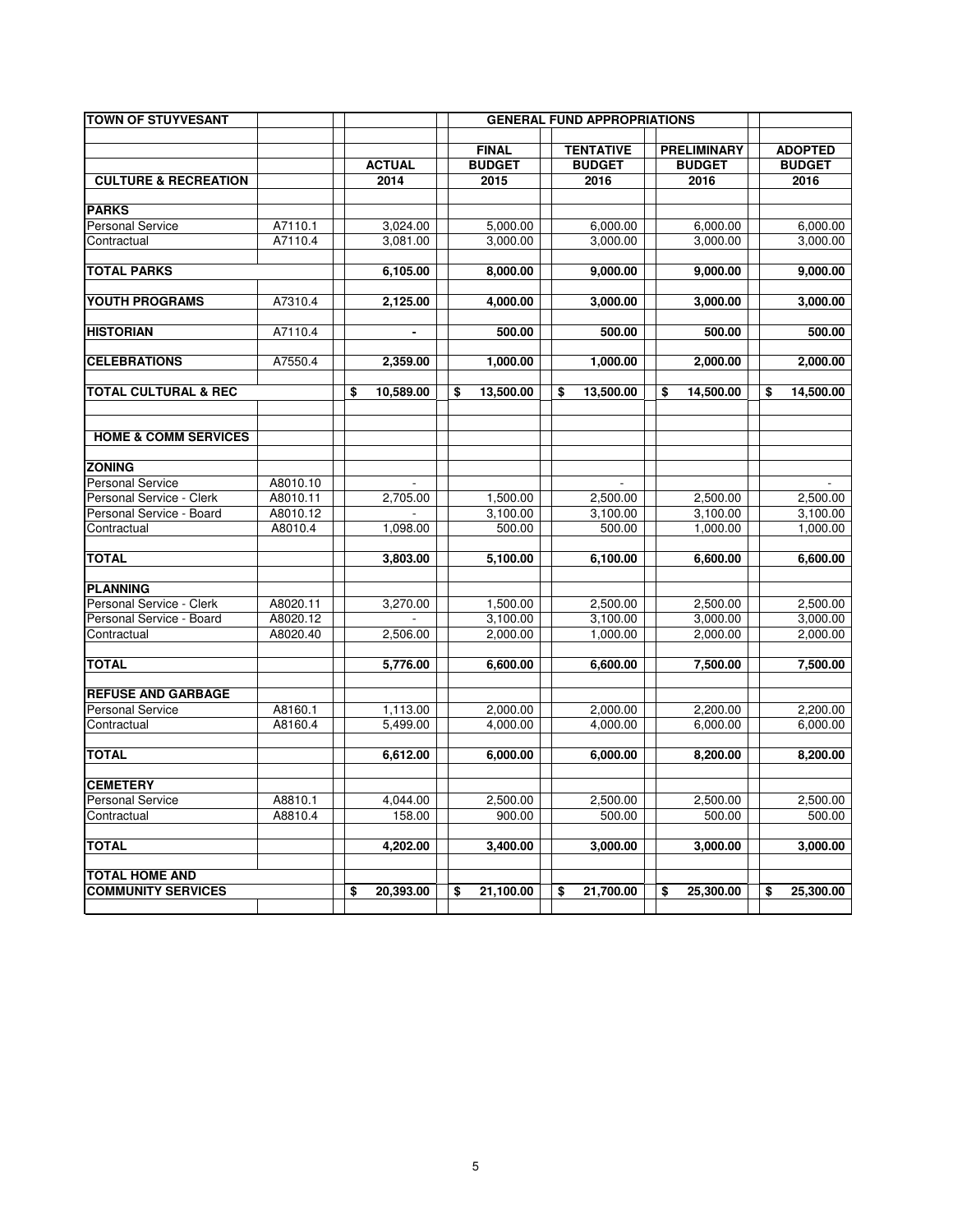| <b>TOWN OF STUYVESANT</b>   |         |                  | <b>GENERAL FUND APPROPRIATIONS</b> |                  |                    |                  |  |  |  |  |  |
|-----------------------------|---------|------------------|------------------------------------|------------------|--------------------|------------------|--|--|--|--|--|
|                             |         |                  | <b>FINAL</b>                       | <b>TENTATIVE</b> | <b>PRELIMINARY</b> | <b>ADOPTED</b>   |  |  |  |  |  |
|                             |         | <b>ACTUAL</b>    | <b>BUDGET</b>                      | <b>BUDGET</b>    | <b>BUDGET</b>      | <b>BUDGET</b>    |  |  |  |  |  |
|                             |         | 2014             | 2015                               | 2016             | 2016               | 2016             |  |  |  |  |  |
| <b>UNDISTRIBUTED</b>        |         |                  |                                    |                  |                    |                  |  |  |  |  |  |
| Retirement                  | A9010.8 | 17,882.00        | 20,000.00                          | 20,000.00        | 19,000.00          | 19,000.00        |  |  |  |  |  |
| Social Security             | A9030.8 | 14.745.00        | 15,000.00                          | 15,000.00        | 15,000.00          | 15,000.00        |  |  |  |  |  |
| Disability                  | A9040.8 | 29.00            | 150.00                             | 2,000.00         | 2,000.00           | 2,000.00         |  |  |  |  |  |
| Unemployment                | A9050.8 |                  |                                    | 150.00           | 150.00             | 150.00           |  |  |  |  |  |
| Hospitalization             | A9060.8 | 9,200.00         | 11,000.00                          | 15,000.00        | 14,000.00          | 14,000.00        |  |  |  |  |  |
| <b>TOTAL UNDISTRIBUTED</b>  |         | 41,856.00<br>\$  | 46,150.00<br>\$                    | \$<br>52,150.00  | \$<br>50,150.00    | 50,150.00<br>\$  |  |  |  |  |  |
| <b>DEBT SERVICES</b>        |         |                  |                                    |                  |                    |                  |  |  |  |  |  |
| Bond - Principal            | A9710.6 | 40,532.00        | 42,030.00                          | 43,580.00        | 43,580.00          | 43,580.00        |  |  |  |  |  |
| Bond - Interest             | A9710.7 | 24,388.00        | 22,895.00                          | 21,345.00        | 21,345.00          | 21,345.00        |  |  |  |  |  |
| <b>BAN</b> - Interest       | A9730.7 |                  |                                    |                  | $\blacksquare$     |                  |  |  |  |  |  |
| Total                       |         | \$<br>64,920.00  | \$<br>64,925.00                    | \$<br>64,925.00  | \$<br>64,925.00    | \$<br>64,925.00  |  |  |  |  |  |
| <b>TOTAL APPROPRIATIONS</b> |         | 406,065.00<br>\$ | \$<br>456,627.00                   | \$<br>468,621.00 | \$<br>468,221.00   | \$<br>468,221.00 |  |  |  |  |  |
|                             |         |                  |                                    |                  |                    |                  |  |  |  |  |  |
|                             |         |                  |                                    |                  |                    |                  |  |  |  |  |  |
|                             |         |                  |                                    |                  |                    |                  |  |  |  |  |  |
|                             |         |                  |                                    |                  |                    |                  |  |  |  |  |  |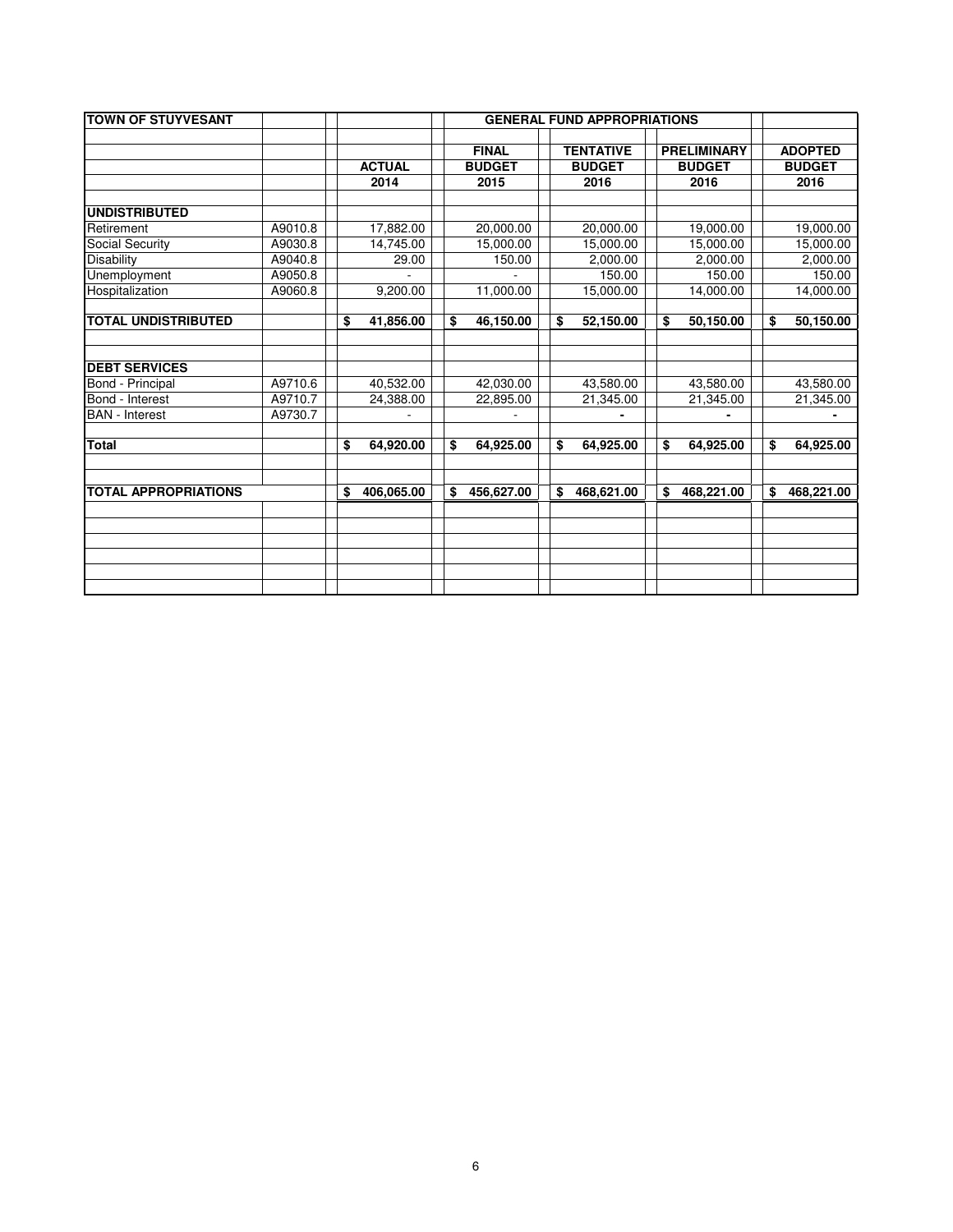| <b>TOWN OF STUYVESANT</b>       |       |               |                             | <b>GENERAL FUND REVENUES &amp; FUND BALANCE</b> |                          |                          |
|---------------------------------|-------|---------------|-----------------------------|-------------------------------------------------|--------------------------|--------------------------|
|                                 |       |               |                             |                                                 |                          |                          |
|                                 |       |               | <b>ADOPTED</b>              | <b>TENTATIVE</b>                                | <b>PRELIMINARY</b>       | <b>ADOPTED</b>           |
|                                 |       | <b>ACTUAL</b> | <b>BUDGET</b>               | <b>BUDGET</b>                                   | <b>BUDGET</b>            | <b>BUDGET</b>            |
|                                 |       | 2014          | 2015                        | 2016                                            | 2016                     | 2016                     |
| <b>REVENUES</b>                 |       |               |                             |                                                 |                          |                          |
| <b>Property Taxes</b>           | A1001 | 151,924.00    | 161,902.00                  |                                                 |                          |                          |
| Paid in Lieu of Taxes           | A1081 | 2,304.00      | 2.000.00                    | 2.000.00                                        | 2,000.00                 | 2,000.00                 |
| Interest & Penalties            | A1090 | 3,047.00      | 3,000.00                    | 3,000.00                                        | 3,000.00                 | 3,000.00                 |
| Sales Tax                       | A1120 | 208,968.00    | 165,000.00                  | 167,000.00                                      | 170,000.00               | 170,000.00               |
| <b>Franchise Fees</b>           | A1170 | 21,349.00     | 15,800.00                   | 25,800.00                                       | 25,800.00                | 25,800.00                |
| <b>DEPARTMENTAL</b>             |       |               |                             |                                                 |                          |                          |
| <b>Clerk Fees</b>               | A1255 | 1,175.00      | 1,000.00                    | 1,000.00                                        | 1,000.00                 | 1,000.00                 |
| <b>Cemetery Dividends</b>       | A2191 | 151.00        | 125.00                      | 75.00                                           | 75.00                    | 75.00                    |
| <b>Zoning Fees</b>              | A2110 | 500.00        | 250.00                      | 250.00                                          | 150.00                   | 150.00                   |
| <b>Planning Fees</b>            | A2115 | 135.00        | 250.00                      | 250.00                                          | 150.00                   | 150.00                   |
| Local Municipal Aid             | A2389 | 11,525.00     | 11,000.00                   | 11,000.00                                       | 11,000.00                | 11,000.00                |
| <b>USE OF MONEY</b>             |       |               |                             |                                                 |                          |                          |
| Interest                        | A2401 | 117.00        | 1,000.00                    | 500.00                                          | 250.00                   | 250.00                   |
| Rent of Real Property           | A2410 | $\omega$      | $\omega$                    | $\omega$                                        | $\blacksquare$           | $\overline{\phantom{a}}$ |
| <b>LICENSES</b>                 |       |               |                             |                                                 |                          |                          |
| Dog License                     | A2544 | 308.00        | 1,000.00                    | 500.00                                          | 500.00                   | 500.00                   |
| <b>Building Permits</b>         | A2555 | 10,785.00     | 4,500.00                    | 5,000.00                                        | 5,000.00                 | 5,000.00                 |
| Permits, other                  | A2590 | $\mathcal{L}$ |                             | $\overline{a}$                                  |                          |                          |
| <b>FINES</b>                    |       |               |                             |                                                 |                          |                          |
| Fines & Forfeitures             | A2610 | 2,998.00      | 2,800.00                    | 3,000.00                                        | 3,000.00                 | 3,000.00                 |
| Dog Cases                       | A2611 | $\omega$      |                             | $\mathcal{L}$                                   | $\overline{a}$           | $\blacksquare$           |
| <b>SALES OF PROP</b>            |       |               |                             |                                                 |                          |                          |
| Sale of Scrap                   | A2555 | ÷,            | $\overline{\phantom{a}}$    |                                                 |                          | $\overline{\phantom{a}}$ |
| Historian Sales & Grants        | A2655 | 846.00        | $\mathbf{r}$                | $\mathbf{r}$                                    | L.                       | $\blacksquare$           |
| Sales of Equipment              | A2665 | $\mathbf{r}$  | $\mathbf{r}$                | $\overline{\phantom{a}}$                        | ÷.                       | $\mathbf{r}$             |
| <b>MISCELLANEOUS</b>            |       |               |                             |                                                 |                          |                          |
| <b>Insurance Recovery</b>       | A2680 | 544.00        |                             |                                                 | $\overline{\phantom{a}}$ |                          |
| Refunds                         | A2701 | 1,060.00      |                             |                                                 |                          |                          |
| <b>Gifts &amp; Donations</b>    | A2705 | 3,780.00      | 2,000.00                    | 2,000.00                                        | 1,000.00                 | 1,000.00                 |
| Miscellaneous                   | A2770 | 215.00        | $\omega$                    | $\sim$                                          | L.                       | $\Box$                   |
| <b>STATE AID</b>                |       |               |                             |                                                 |                          |                          |
| Per Capita                      | A3001 | 15,207.00     | 15,000.00                   | 15,000.00                                       | 15,000.00                | 15,000.00                |
| Mortgage Tax                    | A3005 | 30,058.00     | 30,000.00                   | 30,000.00                                       | 30,000.00                | 30,000.00                |
| Youth                           | A3820 | 1,978.00      | $\sim$                      | ÷.                                              |                          |                          |
| Other                           | A3989 | 1,436.00      | $\mathcal{L}_{\mathcal{A}}$ | $\Box$                                          | ÷,                       | $\overline{\phantom{a}}$ |
|                                 |       |               |                             |                                                 |                          |                          |
| <b>TOTAL REVENUE</b>            |       | 470,410.00    | 416,627.00                  | 266,375.00                                      | 267,925.00               | 267,925.00               |
|                                 |       |               |                             |                                                 |                          |                          |
| <b>UNEXPENDED BALANCE</b>       |       |               | 40,000.00                   | 40,000.00                                       | 40,000.00                | 40,000.00                |
|                                 |       |               |                             |                                                 |                          |                          |
|                                 |       |               |                             |                                                 |                          |                          |
| <b>TOTAL REV &amp; FUND BAL</b> |       | 470,410.00    | 456,627.00                  | 306,375.00                                      | 307,925.00               | 307,925.00               |
|                                 |       |               |                             |                                                 |                          |                          |
|                                 |       |               |                             |                                                 |                          |                          |
|                                 |       |               |                             |                                                 |                          |                          |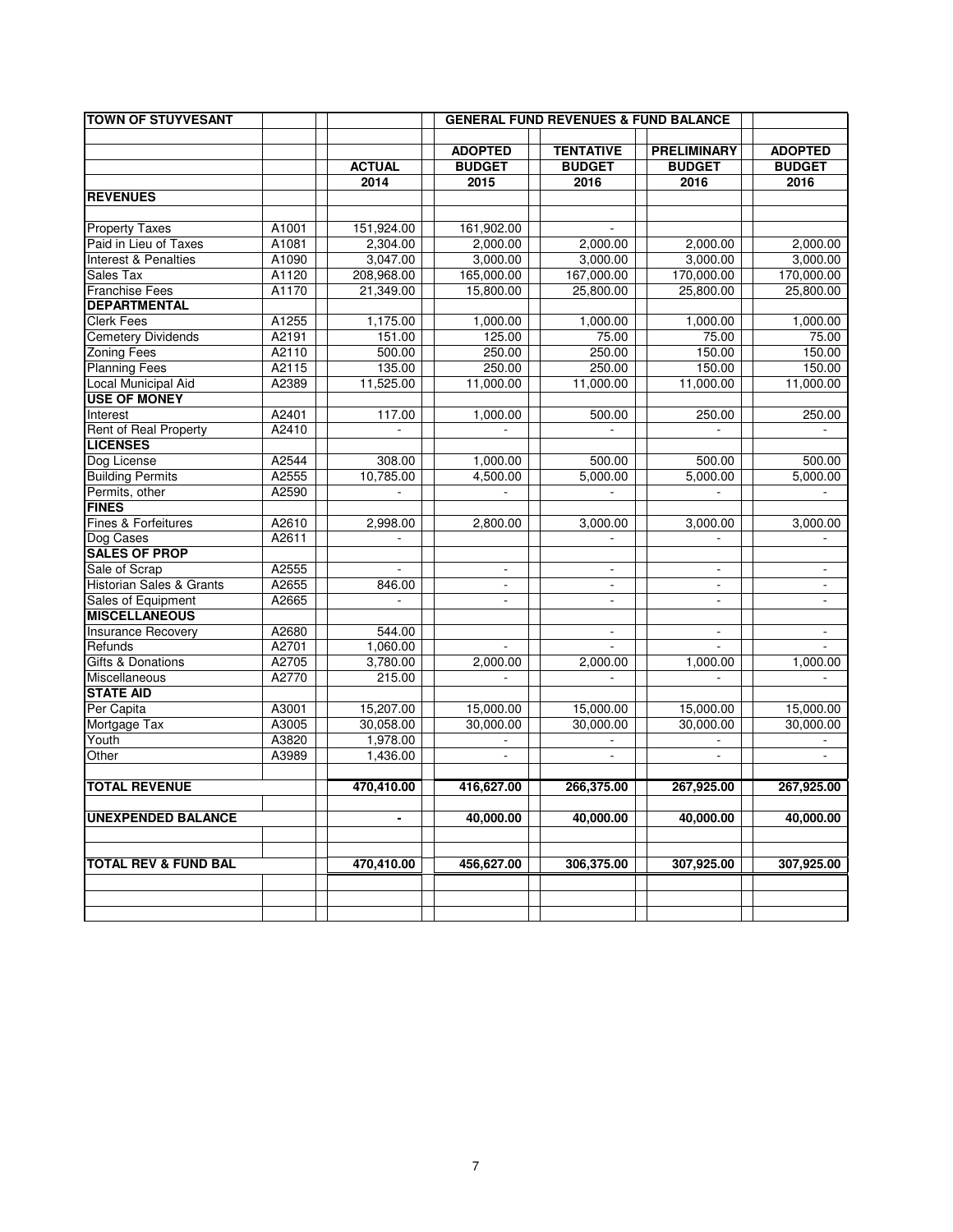| <b>TOWN OF STUYVESANT</b>   |          |                  |                  | <b>HIGHWAY FUND APPROPRIATIONS</b> |                    |                  |
|-----------------------------|----------|------------------|------------------|------------------------------------|--------------------|------------------|
|                             |          |                  | <b>ADOPTED</b>   | <b>TENTATIVE</b>                   | <b>PRELIMINARY</b> | <b>ADOPTED</b>   |
|                             |          | <b>ACTUAL</b>    | <b>BUDGET</b>    | <b>BUDGET</b>                      | <b>BUDGET</b>      | <b>BUDGET</b>    |
| <b>APPROPRIATIONS</b>       |          | 2014             | 2015             | 2016                               | 2016               | 2016             |
| <b>GENERAL REPAIRS</b>      |          |                  |                  |                                    |                    |                  |
| <b>Personal Service</b>     | DA5110.1 | 118,938.00       | 117,000.00       | 125,000.00                         | 125,000.00         | 125,000.00       |
| Contractual                 | DA5110.4 | 122,493.00       | 150,000.00       | 138,000.00                         | 140,000.00         | 140,000.00       |
| <b>TOTAL</b>                |          | 241.431.00       | 267,000.00       | 263,000.00                         | 265,000.00         | 265,000.00       |
| <b>IMPROVEMENTS</b>         |          |                  |                  |                                    |                    |                  |
| Chips                       | DA5112.2 | 73,211.00        | 74,728.00        | 60,000.00                          | 70,000.00          | 70,000.00        |
| Other                       | DA5112.4 |                  | 7,000.00         | 7,000.00                           | 7,000.00           | 7,000.00         |
|                             |          |                  |                  |                                    |                    |                  |
| <b>TOTAL</b>                |          | 73,211.00        | 81,728.00        | 67,000.00                          | 77,000.00          | 77,000.00        |
| <b>MACHINERY</b>            |          |                  |                  |                                    |                    |                  |
| Equipment                   | DA5130.2 | 49,900.00        | 44,950.00        |                                    |                    |                  |
| Contracutal                 | DA5130.4 | 26,789.00        | 28,000.00        | 28,000.00                          | 28,500.00          | 28,500.00        |
|                             |          |                  |                  |                                    |                    |                  |
| <b>TOTAL</b>                |          | 76,689.00        | 72,950.00        | 28,000.00                          | 28,500.00          | 28,500.00        |
| <b>SNOW REMOVAL</b>         |          |                  |                  |                                    |                    |                  |
| <b>Personal Service</b>     | DA5142.1 | 11,502.00        | 12,600.00        | 14,000.00                          | 14,000.00          | 14,000.00        |
| Contracutal                 | DA5142.4 | 32,698.00        | 25,000.00        | 27,250.00                          | 27,250.00          | 27,250.00        |
| <b>TOTAL</b>                |          | 44,200.00        | 37,600.00        | 41,250.00                          | 41,250.00          | 41,250.00        |
| <b>EMPLOYEE BENEFITS</b>    |          |                  |                  |                                    |                    |                  |
| Retirement                  | DA9010.8 | 21,000.00        | 24,000.00        | 22.000.00                          | 22,000.00          | 22,000.00        |
| <b>Social Security</b>      | DA9030.8 | 9,745.00         | 9,015.00         | 9,500.00                           | 9,500.00           | 9,500.00         |
| Disablitiy                  | DA9055.8 | 168.00           | 135.00           | 135.00                             | 135.00             | 135.00           |
| Hospitalization             | DA9060.8 | 20,809.00        | 40,000.00        | 53,000.00                          | 42,500.00          | 42,500.00        |
| Uniforms                    | DA9089.8 | 25.00            |                  |                                    |                    |                  |
|                             |          |                  |                  |                                    |                    |                  |
| <b>TOTAL</b>                |          | 51,747.00        | 73,150.00        | 84,635.00                          | 74,135.00          | 74,135.00        |
| <b>TOTAL APPROPRIATIONS</b> |          | 487,278.00<br>\$ | 532,428.00<br>\$ | \$<br>483,885.00                   | \$<br>485,885.00   | \$<br>485,885.00 |
|                             |          |                  |                  |                                    |                    |                  |
|                             |          |                  |                  |                                    |                    |                  |
|                             |          |                  |                  |                                    |                    |                  |
|                             |          |                  |                  |                                    |                    |                  |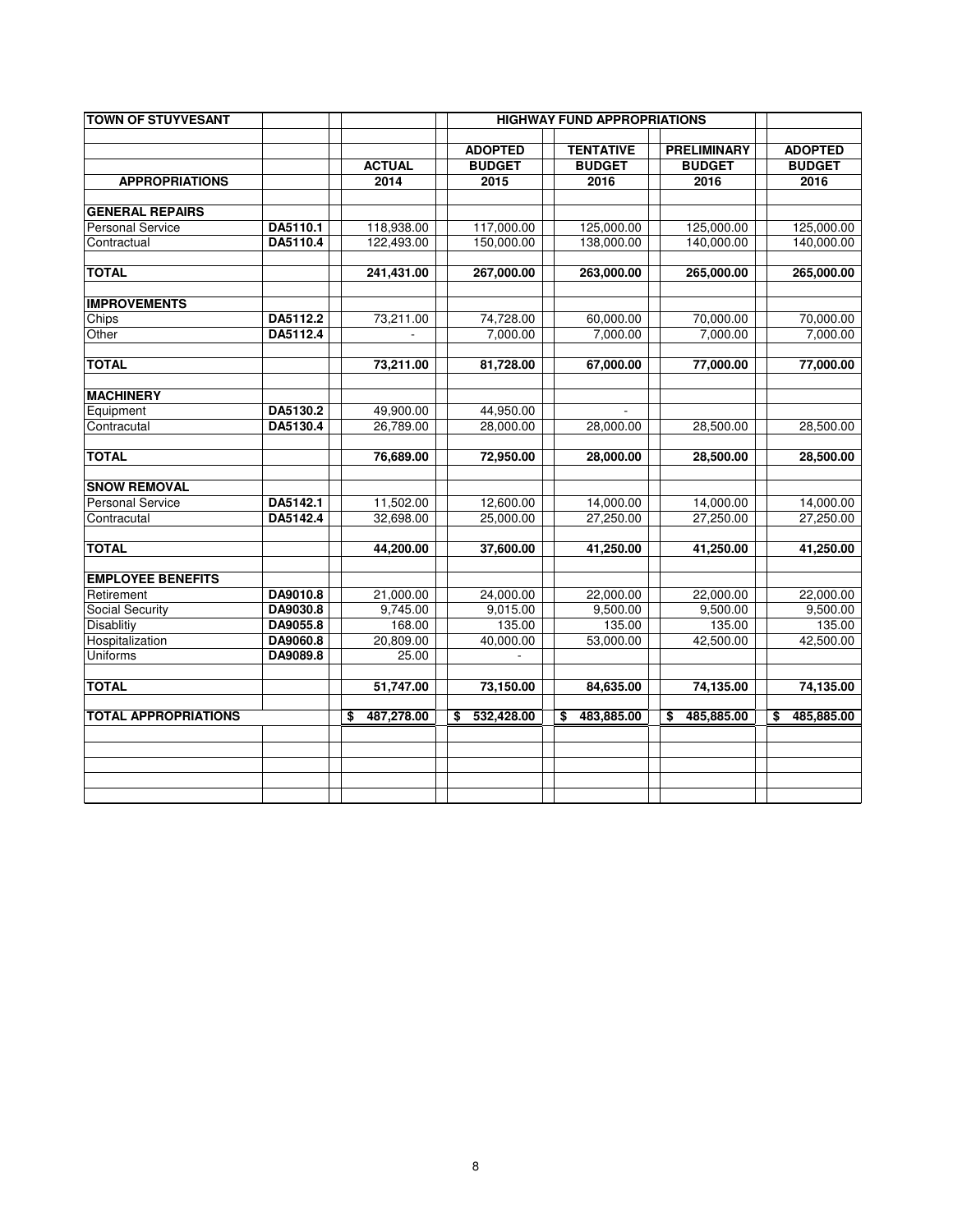| <b>TOWN OF STUYVESANT</b>       |                         |                         |                             | <b>HIGHWAY FUND APPROPRIATIONS</b>              |                          |                          |
|---------------------------------|-------------------------|-------------------------|-----------------------------|-------------------------------------------------|--------------------------|--------------------------|
|                                 |                         |                         | <b>FINAL</b>                | <b>TENTATIVE</b>                                | <b>PRELIMINARY</b>       | <b>ADOPTED</b>           |
|                                 |                         | <b>ACTUAL</b>           | <b>BUDGET</b>               | <b>BUDGET</b>                                   | <b>BUDGET</b>            | <b>BUDGET</b>            |
| <b>APPROPRIATIONS</b>           |                         | 2014                    | 2015                        | 2016                                            | 2016                     | 2016                     |
|                                 |                         |                         |                             |                                                 |                          |                          |
| <b>DEPT SERVICE</b>             |                         |                         |                             |                                                 |                          |                          |
| Bond - Principal                | DA9720.6                | $\blacksquare$          | $\sim$                      | $\mathbf{r}$                                    | $\overline{\phantom{a}}$ |                          |
| Bond - Interest                 | DA9720.7                | $\sim$                  | $\blacksquare$              | $\overline{\phantom{a}}$                        | $\overline{\phantom{a}}$ | $\overline{\phantom{a}}$ |
| <b>TOTAL</b>                    |                         | $\blacksquare$          | $\blacksquare$              | $\blacksquare$                                  | $\blacksquare$           |                          |
| <b>INTER TRANSFERS</b>          |                         |                         |                             |                                                 |                          |                          |
| <b>Capital Project</b>          | DA9050.9                | $\blacksquare$          | $\blacksquare$              | $\blacksquare$                                  | $\blacksquare$           | $\blacksquare$           |
|                                 |                         |                         |                             |                                                 |                          |                          |
| <b>TOTAL APPROPRIATIONS</b>     |                         | 487,278.00<br>\$        | 532,428.00<br>\$            | \$<br>483,885.00                                | \$<br>485,885.00         | \$<br>485,885.00         |
|                                 |                         |                         |                             |                                                 |                          |                          |
|                                 |                         |                         |                             | <b>HIGHWAY FUND REVENUES &amp; FUND BALANCE</b> |                          |                          |
| <b>REVENUES</b>                 |                         |                         |                             |                                                 |                          |                          |
|                                 |                         |                         |                             |                                                 |                          |                          |
| <b>Property Taxes</b>           | DA1001                  | 244.698.00              | 237.625.00                  |                                                 |                          |                          |
| Sales Tax<br>Service other Govt | DA1120<br><b>DA2300</b> | 135,000.00<br>19,010.00 | 135,000.00<br>10,000.00     | 138,000.00<br>12,000.00                         | 138,000.00<br>12,000.00  | 138,000.00<br>12,000.00  |
| Interest                        | DA2401                  | 114.00                  | 125.00                      |                                                 |                          |                          |
| <b>Equipment Rental</b>         | DA2410                  |                         |                             |                                                 |                          |                          |
| <b>Minor Sales</b>              | DA2655                  |                         | $\blacksquare$              | $\overline{\phantom{a}}$                        | $\overline{\phantom{a}}$ | $\blacksquare$           |
| Sale of Equpment                | DA2655                  | 2,075.00                | $\sim$                      | $\mathbf{r}$                                    | $\sim$                   | $\overline{\phantom{a}}$ |
| <b>Insurance Recovery</b>       | DA2680                  | 2,896.00                | $\mathcal{L}^{\mathcal{A}}$ | $\mathcal{L}^{\mathcal{A}}$                     | $\sim$                   | $\overline{\phantom{a}}$ |
| Refund Prior Year Expense       | <b>DA2701</b>           | 357.00                  | $\blacksquare$              | $\overline{\phantom{a}}$                        |                          | $\overline{a}$           |
| Health Ins. Reimbursements      | DA2709                  |                         |                             | 15,000.00                                       | 7.000.00                 | 7,000.00                 |
| S/A - Chips                     | DA3501                  | 72,925.00               | 74,728.00                   | 60,000.00                                       | 70,000.00                | 70,000.00                |
| S/A - Sema                      | DA3960                  |                         |                             |                                                 |                          |                          |
| F/A - Fema                      | DA4960                  | $\blacksquare$          | $\blacksquare$              | $\blacksquare$                                  | $\blacksquare$           | $\blacksquare$           |
| Transfers                       | DA5031                  | $\blacksquare$          | $\sim$                      | $\blacksquare$                                  | $\overline{\phantom{a}}$ | $\overline{\phantom{a}}$ |
| <b>TOTAL REVENUE</b>            |                         | 477,075.00<br>\$        | 457,478.00<br>\$            | 225,000.00<br>\$                                | \$<br>227,000.00         | 227,000.00<br>\$         |
| <b>UNEXPENDED BALANCE</b>       |                         |                         | 30,000.00                   | 20,000.00                                       | 20,000.00                | 20,000.00                |
| <b>TOTAL REV &amp; FUND BAL</b> |                         | 477,075.00<br>\$        | 487,478.00<br>\$            | 245,000.00<br>\$                                | 247,000.00<br>\$         | 247,000.00<br>\$         |
|                                 |                         |                         |                             |                                                 |                          |                          |
|                                 |                         |                         |                             |                                                 |                          |                          |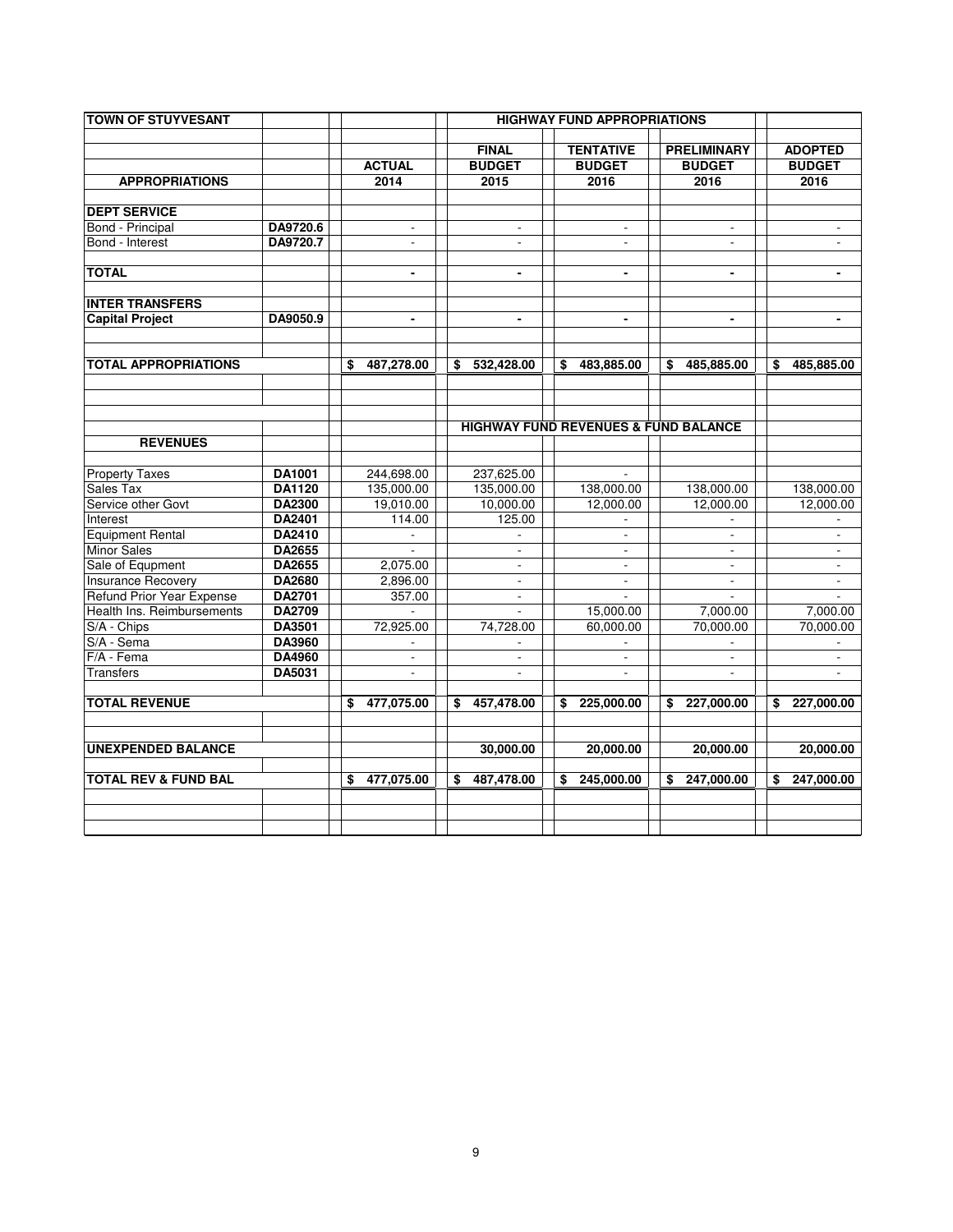| <b>TOWN OF STUYVESANT</b> |               |                          |                               | <b>STUYVESANT LIGHTING DISTRICT</b>          |                                     |                                 |
|---------------------------|---------------|--------------------------|-------------------------------|----------------------------------------------|-------------------------------------|---------------------------------|
|                           |               |                          |                               |                                              |                                     |                                 |
|                           |               | <b>ACTUAL</b>            | <b>FINAL</b><br><b>BUDGET</b> | <b>TENTATIVE</b><br><b>BUDGET</b>            | <b>PRELIMINARY</b><br><b>BUDGET</b> | <b>ADOPTED</b><br><b>BUDGET</b> |
| <b>APPROPRIATIONS</b>     |               | 2014                     | 2015                          | 2016                                         | 2016                                | 2016                            |
|                           |               |                          |                               |                                              |                                     |                                 |
| <b>LIGHTING DISTRICT</b>  |               |                          |                               |                                              |                                     |                                 |
| Contractual               | SL5182.4      | \$<br>$\blacksquare$     | \$<br>$\blacksquare$          | \$<br>8,000.00                               | \$<br>10,500.00                     | \$<br>10,500.00                 |
|                           |               |                          |                               |                                              |                                     |                                 |
|                           |               |                          |                               | <b>ESTIMATED REVENUES &amp; FUND BALANCE</b> |                                     |                                 |
| <b>REVENUES</b>           |               |                          |                               |                                              |                                     |                                 |
| <b>Property Taxes</b>     | <b>SL1001</b> | $\mathbf{r}$             | $\overline{\phantom{a}}$      | 8,000.00                                     | 10.500.00                           | 10,500.00                       |
| Interest                  | <b>SL2401</b> | $\overline{\phantom{a}}$ | $\overline{\phantom{a}}$      |                                              |                                     |                                 |
|                           |               |                          |                               |                                              |                                     |                                 |
| <b>TOTAL</b>              |               | $\blacksquare$           | $\blacksquare$                | 8,000.00                                     | 10,500.00                           | 10,500.00                       |
| <b>UNEXPENDED BALANCE</b> |               | $\overline{\phantom{a}}$ | $\overline{\phantom{a}}$      | $\overline{\phantom{a}}$                     | $\blacksquare$                      | $\blacksquare$                  |
| <b>TOTAL</b>              |               | \$<br>$\blacksquare$     | \$<br>$\blacksquare$          | \$<br>8,000.00                               | \$<br>10,500.00                     | \$<br>10,500.00                 |
|                           |               |                          |                               |                                              |                                     |                                 |
|                           |               |                          |                               |                                              |                                     |                                 |
|                           |               |                          |                               | <b>STUYVESANT FALLS LIGHTING DISTRICT</b>    |                                     |                                 |
|                           |               |                          |                               |                                              |                                     |                                 |
|                           |               |                          | <b>FINAL</b>                  | <b>TENTATIVE</b>                             | <b>PRELIMINARY</b>                  | <b>ADOPTED</b>                  |
|                           |               | <b>ACTUAL</b>            | <b>BUDGET</b>                 | <b>BUDGET</b>                                | <b>BUDGET</b>                       | <b>BUDGET</b>                   |
| <b>APPROPRIATIONS</b>     |               | 2014                     | 2015                          | 2016                                         | 2016                                | 2016                            |
| <b>LIGHTING DISTRICT</b>  |               |                          |                               |                                              |                                     |                                 |
| Contractual               | SL5182.4      | \$                       | \$                            | \$<br>8,700.00                               | \$<br>9,500.00                      | \$<br>9,500.00                  |
|                           |               |                          |                               |                                              |                                     |                                 |
|                           |               |                          |                               | <b>ESTIMATED REVENUES &amp; FUND BALANCE</b> |                                     |                                 |
| <b>REVENUES</b>           |               |                          |                               |                                              |                                     |                                 |
| <b>Property Taxes</b>     | <b>SL1001</b> | $\blacksquare$           | $\blacksquare$                | 8,700.00                                     | 9,500.00                            | 9,500.00                        |
| Interest                  | <b>SL2401</b> | $\sim$                   | $\mathbf{r}$                  | $\mathbf{r}$                                 | $\sim$                              | $\blacksquare$                  |
| <b>TOTAL</b>              |               | $\blacksquare$           | $\blacksquare$                | 8,700.00                                     | 9,500.00                            | 9,500.00                        |
| <b>UNEXPENDED BALANCE</b> |               | $\blacksquare$           | $\blacksquare$                | $\blacksquare$                               | $\blacksquare$                      |                                 |
|                           |               |                          |                               |                                              |                                     | $\blacksquare$                  |
| <b>TOTAL</b>              |               | \$<br>$\blacksquare$     | \$<br>$\blacksquare$          | \$<br>8,700.00                               | \$<br>9,500.00                      | \$<br>9,500.00                  |
|                           |               |                          |                               |                                              |                                     |                                 |